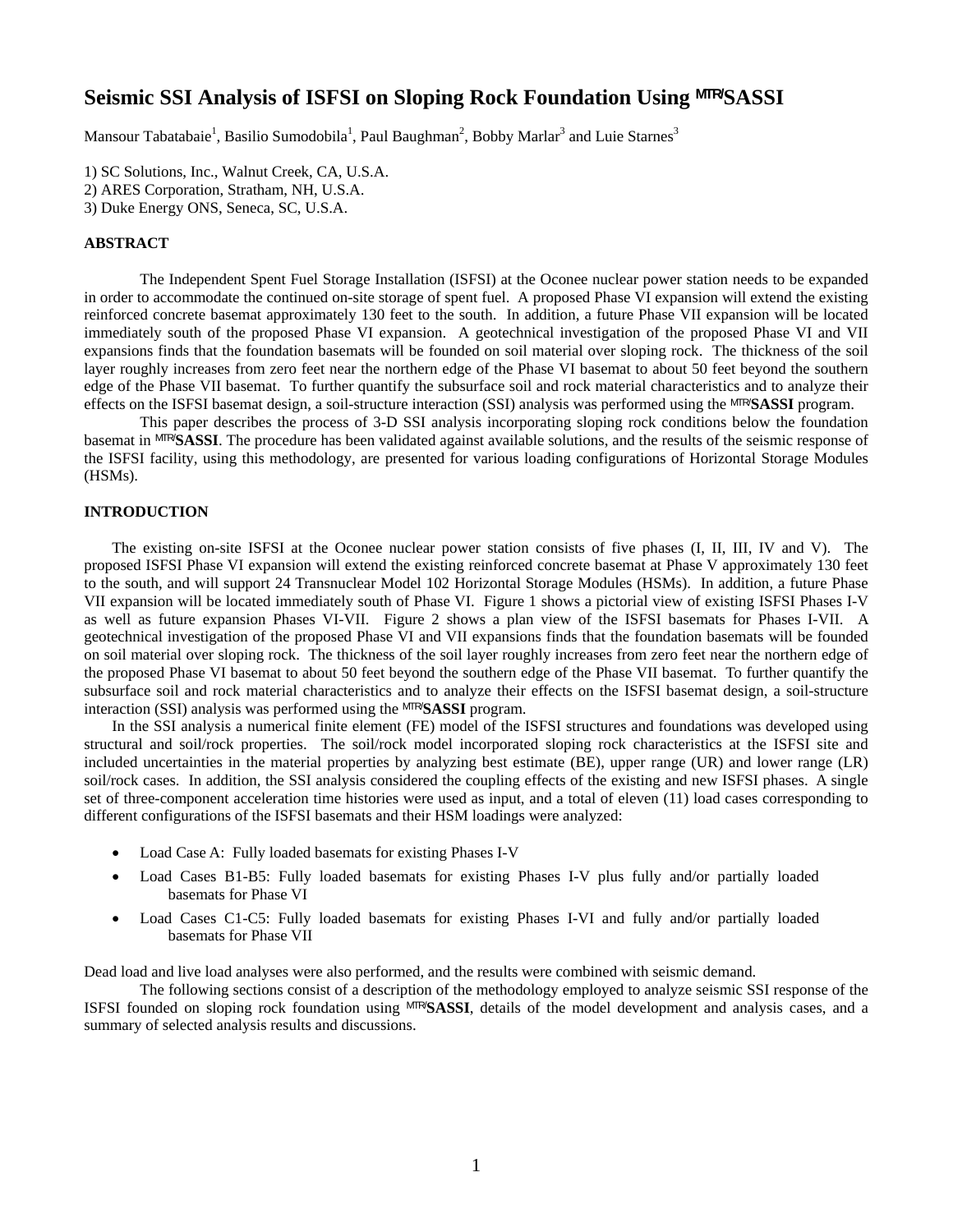

**Figure 1 – Pictorial View of ISFSI Phases I-VII** 



**Figure 2 – Plan View of ISFSI Basemats for Phases I-VII**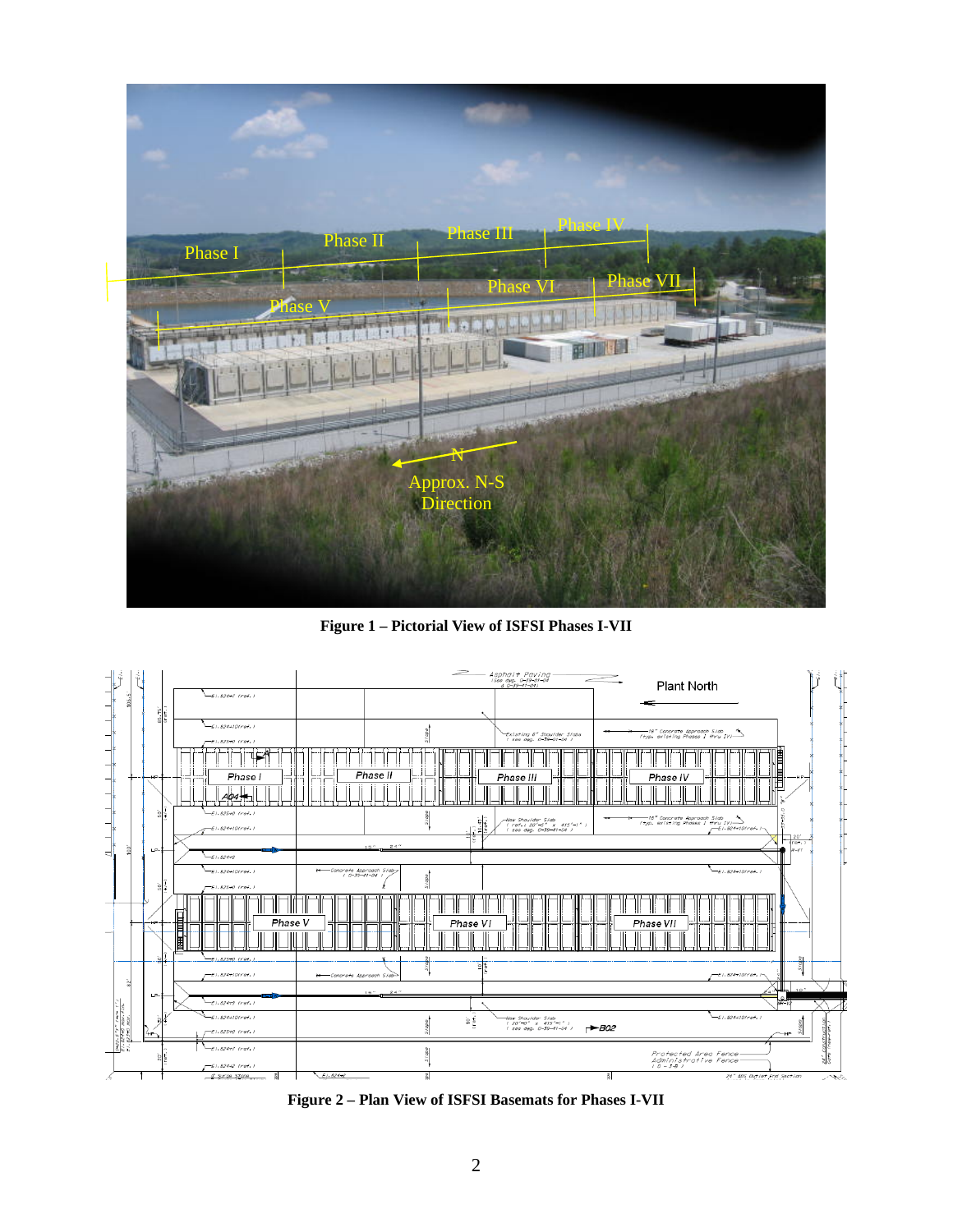## **METHODOLOGY**

Seismic SSI analysis consisted of the following analyses:

#### **Site Response Analysis**

One-dimensional soil column analysis was performed by the computer program SHAKE91 [1] to determine straincompatible soil properties for site response and SSI analyses. SHAKE91 computes the response of a semi-infinite horizontally layered soil deposit overlying a uniform half-space subjected to vertically propagating shear waves. Analysis is performed in the frequency domain; therefore, for any set of properties analysis is linear. Nonlinear soil behaviors are accounted for through an iterative procedure. The object motion (i.e., motion that is known) can be specified at the top of any sublayer within the soil profile or at the corresponding outcrop.

Site response analysis was performed using the computer program MTR/**SASSI** [2] to develop scattered motions for SSI analysis. MTR/**SASSI** uses finite element and complex frequency response methods to calculate the dynamic response of structures supported in a horizontally layered soil system over uniform half-space. The primary soil material nonlinearities in MTR/**SASSI** are the strain-compatible soil shear modulus and damping ratios calculated from the 1-D soil column analysis. For site response (wave scattering) analysis, a new feature in MTR/**SASSI** was utilized which allows sloping rock conditions below the structure to be incorporated.

#### **SSI Analysis**

SASSI [3] treats the far-field soils as a horizontally layered system over uniform halfspace. In 3-D models, incorporating sloping rock conditions below the structure foundation dramatically increases the size of the model to be analyzed. It then becomes almost impossible to analyze through the conventional SASSI approach. An efficient method to solve the 3-D SSI problem for sloping rock condition has been developed and incorporated into MTR/**SASSI**. The procedure consists of solving the scattering problem from a 2-D plane-strain MTR/**SASSI** model subject to the incidence of in-plane SVand P-waves and out-of-plane SH-waves, and incorporating the results as input motion to a 3-D SSI model with "sloping rock interaction node" option. Figure 3 shows the MTR/**SASSI** sub-structuring scheme for the sloping rock model analysis. The analysis procedure consists of the following steps:

Step 1: Develop a 2-D plane-strain free-field scattering soil model with sloping rock condition using MTR/**SASSI**.

- Step 2: Analyze the 2-D scattering model for in-plane and out-of-plane response to develop three components of input motion corresponding to the interaction nodes of a 3-D SSI model.
- Step 3: Develop a 3-D SSI model incorporating a grid of interaction nodes on the sloping rock surface.

Step 4: Analyze the 3-D SSI model using the scattered motions obtained from Step 1.



**Figure 3 -** MTR/**SASSI Sub-Structuring Model for Sloping Rock Condition** 

#### **INPUT GROUND MOTIONS**

The input motion specified for the site response and SSI analyses is the El Centro, N/S Component acceleration time history recorded during the 1940 Imperial Valley earthquake. This motion is linearly scaled to a 0.1g maximum acceleration and used as outcropping rock motion at the ISFSI site for both horizontal and vertical components. The acceleration time history of the 1940 El Centro, N/S Component and its acceleration response spectra for 5% damping is shown in Figure 4.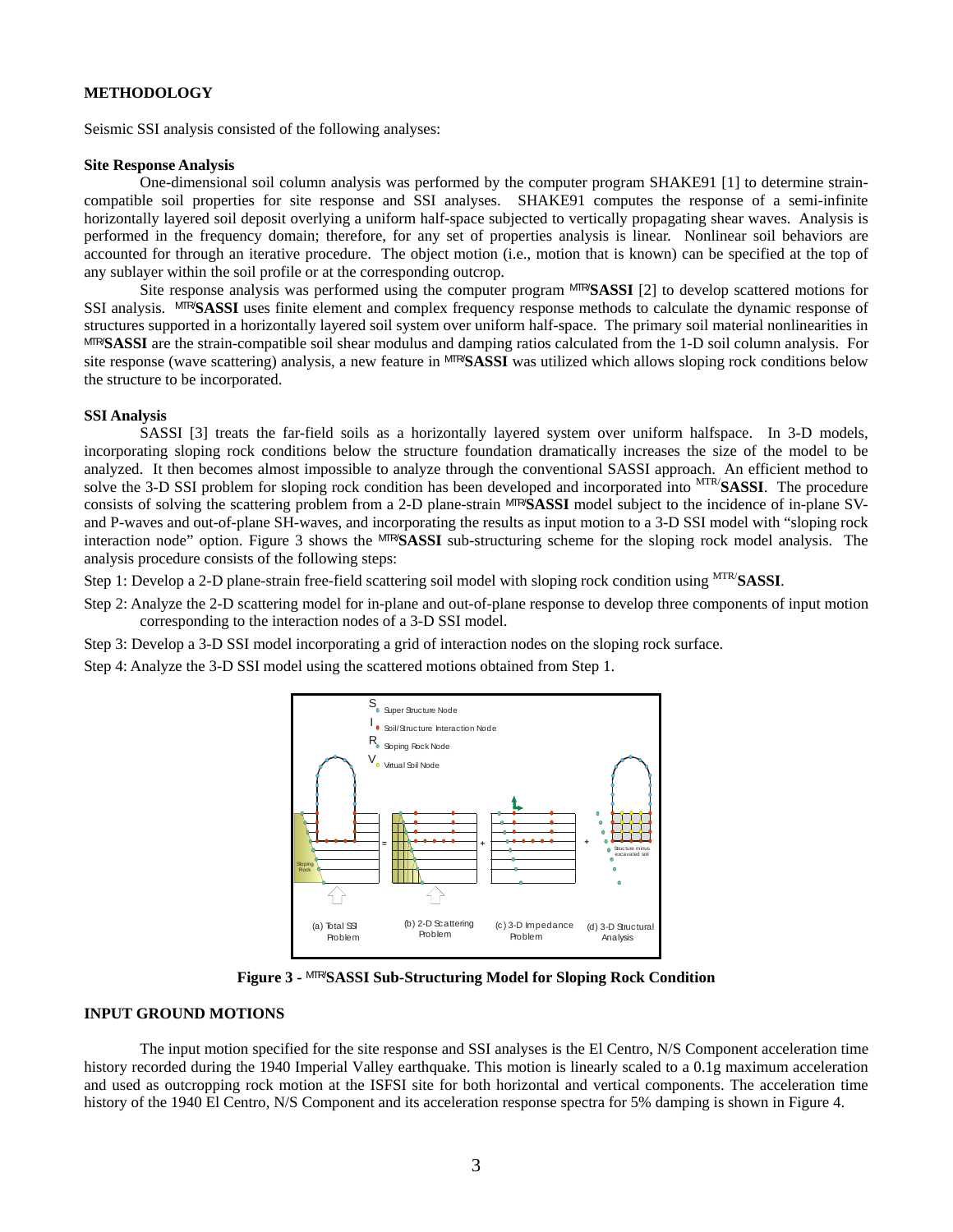

**Figure 4 - Acceleration Time History and Response Spectra of Input Outcrop Rock Motion** 

## **SOIL AND ROCK PROFILE AND PROPERTIES**

Based on available geotechnical information, an idealized soil profile of the ISFSI site was developed for site response and SSI analyses. This profile, which shows the variation of soil and rock conditions along the long axis of the ISFSI basemats (approx. N-S direction), is shown in Figure 5. In the direction transverse to the ISFSI basemats (approx. E-W direction) the profile is uniform. The primary site response issue is seismic wave scattering due to sloping rock conditions in the N-S direction along the long axis. This condition is characterized by a plane-strain soil model in the N-S direction (see Figure 5). The idealized profile shows the soil/rock layering and configurations in relation to the ISFSI basemats, which are underlain by varying thicknesses of soil overlying the rock formation. Three sets of soil and rock properties representing lower range (LR), upper range (UR) and best estimate (BE) soil properties were used for site response and SSI analyses. The small-strain dynamic soil layer properties are shown in Table 1.



**Figure 5 - Idealized Soil Profile in N-S Direction** 

| Laver<br>Name                  | Moist<br>Unit Weight<br>(pcf) | <b>Saturated</b><br>Unit Weight <sup>(3)</sup><br>(pcf) | $V_{s}$<br><b>Best</b><br>Estimate <sup>(2)</sup><br>(ft/sec) | Poisson's<br>Ratio, v | <b>Shear</b><br>Modulus, $G$<br>(ksf) | Young's<br>Modulus, $E$<br>(ksf) | $\nu_{\rm s}$<br>Lower<br><b>Range</b><br>(ft/sec) | $V_{x}$<br><b>Upper</b><br>Range<br>(ft/sec) |
|--------------------------------|-------------------------------|---------------------------------------------------------|---------------------------------------------------------------|-----------------------|---------------------------------------|----------------------------------|----------------------------------------------------|----------------------------------------------|
| Fill (MBC)                     | 142                           | 147                                                     | 1456                                                          | $0.30^{(1)}$          | 9349                                  | 24,307                           | 971                                                | 2184                                         |
| <b>Residual Soil</b>           | 111                           | 122                                                     | 702                                                           | 0.49                  | 1699                                  | 5062                             | 468                                                | 1053                                         |
| Partially<br>Weathered<br>Rock | 142                           | 142                                                     | 1435                                                          | 0.48(4)               | 9081                                  | 26,880                           | 957                                                | 2152                                         |
| Weathered<br>Rock              | 160                           | 160                                                     | 2588                                                          | 0.46                  | 33,281                                | 97.180                           | 1725                                               | 3882                                         |
| Transitional<br>Rock           | 170                           | 170                                                     | 4302                                                          | 0.36                  | 97.709                                | 265,768                          | 2868                                               | 6453                                         |

**Table 1 - Dynamic Soil Properties**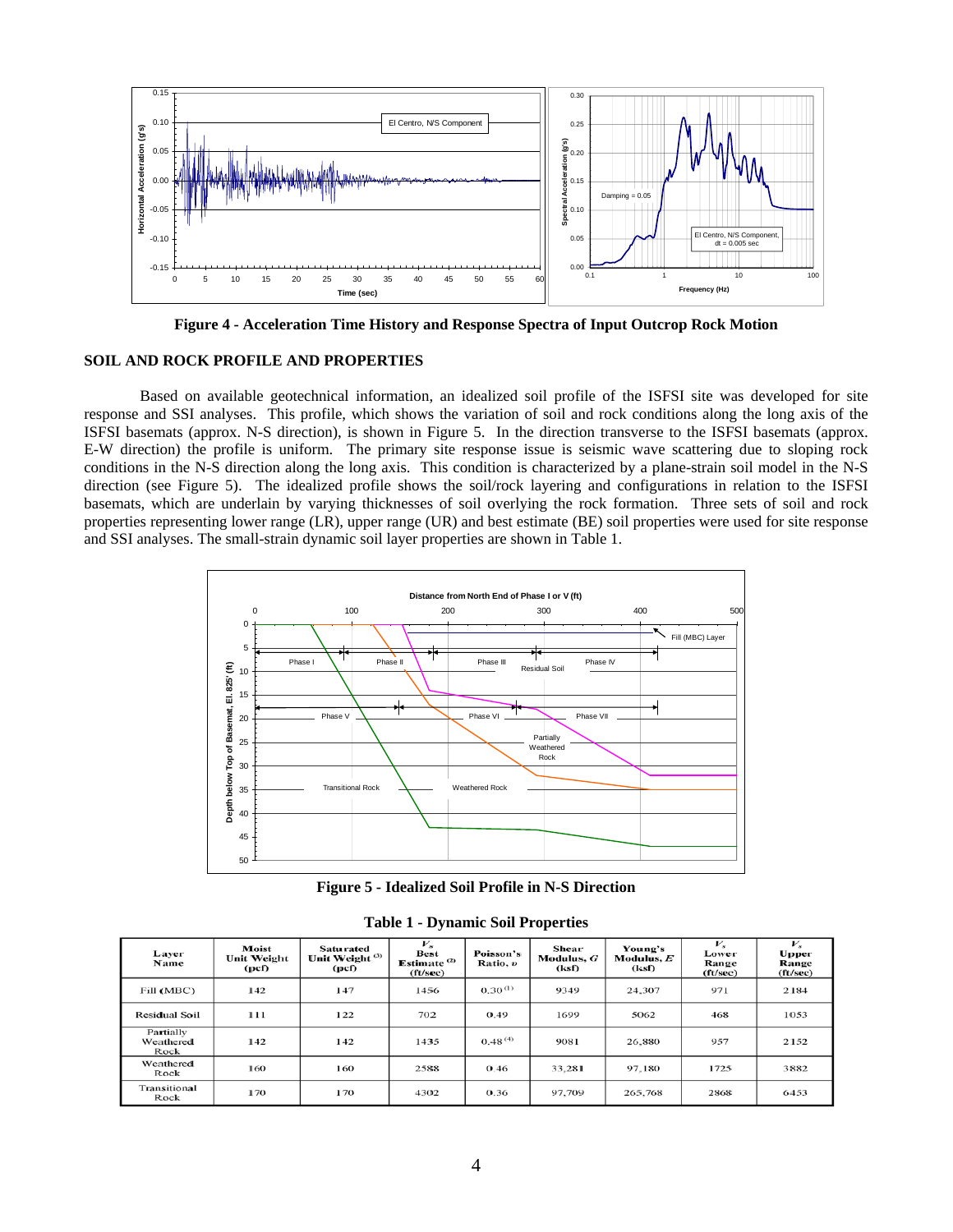#### **SITE RESPONSE ANALYSIS**

One-dimensional shear-wave propagation analysis of the far-field soil column was performed for the LR, UR and BE soil cases using SHAKE91 to calculate strain-compatible soil shear modulus and damping ratios for use in site response and SSI models. Input motion was assigned as outcropping motion at the surface of the transition rock. Free-field ground surface motions calculated from the 1-D site response analysis were later compared to far-field motions calculated from seismic wave scattering analysis. In addition to horizontal motion, the vertical soil column response was calculated for the LR, UR and BE soil cases subject to vertically propagating P-waves. The 5% damped horizontal and vertical acceleration response spectra at the ground surface for the LR, UR and BE soil column cases are shown in Figure 6.



**Figure 6 – Free-Field Ground Surface Response Spectra - 1-D Site Response Analysis** 

To account for the effects of seismic wave scattering due to sloping rock conditions at the ISFSI site, twodimensional, plane-strain site response analysis was performed using MTR/**SASSI**. Two finite element (FE) models were developed. Model 1 consists of a plane-strain FE mesh with two in-plane translational degrees-of-freedom (DOFs) per node to simulate P-, SV- and R-wave propagations. Model 2 consists of a similar plane-strain FE model with one out-of-plane translational DOF per node to model SH- and L-wave propagations. The 3-D configuration and layout of the ISFSI interaction nodes and sloping rock boundary nodes are shown in Figures 7(a) and 7(b), respectively.





(a) Interaction Nodes (b) Sloping Rock Boundary Nodes



The soil portion of the 2-D site response FE model was extended 500 feet southward from the southern edge of the Phase IV (or VII) basemat to minimize the impact of wave reflections at the lateral soil boundaries. Figure 8 shows a schematic view of the site response models. The in-plane model was subjected separately to vertically propagating P- and SV-waves with respective vertical and horizontal control motions specified at the base rock. The out-of-plane model was subjected to vertically propagating SH-waves with horizontal control motion also specified at the base rock. Three models corresponding to the LR, UR and BE soil cases were analyzed. The iterated soil and rock properties obtained from the corresponding 1-D soil column analysis were used in the site response model. Figure 9 shows the 2 D FE model used to calculate the site response.

To verify that no reflections occur at the base and/or lateral boundaries, ground motions computed at the far left (rock) top corners of the site response models were compared with input rock outcrop. The same type of comparison was made for ground motions calculated at the far right (soil) top corners of the models against soil column responses calculated by both MTR/SASSI 2-D and SHAKE91 1-D. The results showed that the site response models correctly predicted the farfield rock and soil motions, thus validating their accuracy in calculating ground response at ISFSI locations underlain by sloping rock conditions.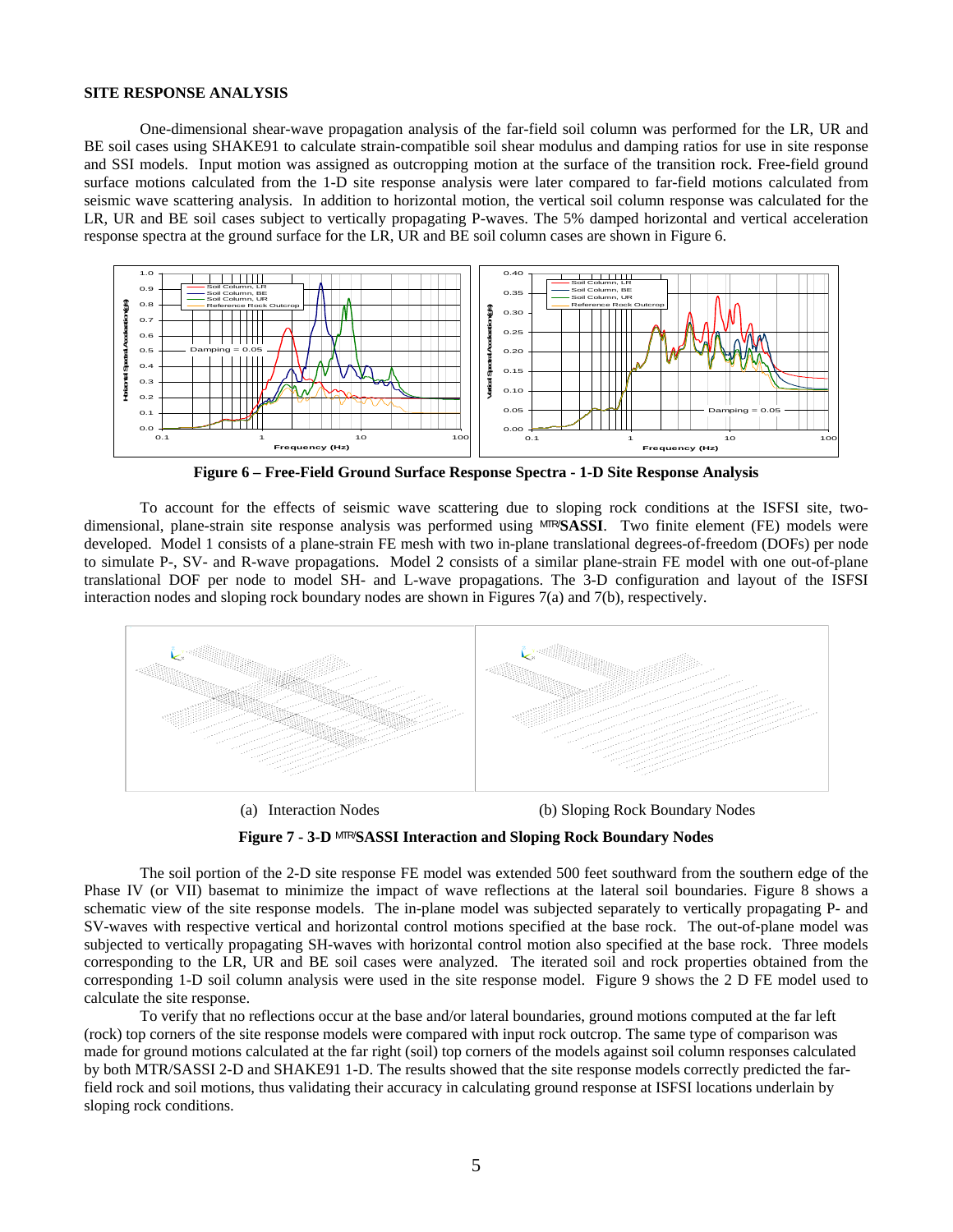



**Figure 9 - 2-D Plane-Strain FE Model Used for Site Response Analysis** 

# **SSI ANALYSIS**

The ISFSI basemats were modeled using 3-D plate/shell elements incorporating in-plane membrane action and outof-plane flexural behavior with un-cracked concrete properties. The ISFSI basemats for the HSM modules at the Oconee Nuclear Station consist of reinforced concrete slabs. For Phases I-II, the HSMs are cast in place with concrete basemats. These HSMs were modeled with a lumped mass attached to a rigid frame connected to the basemat with rigid springs, as shown in Figure 10(a). The HSMs' frequencies occupy the rigid range due to their box-like configuration. For Phases III-VII, the HSMs consist of pre-fabricated modules with Dry Storage Canisters (DSCs). They are modeled with a single lumped mass, located at the center of gravity (c.g.) of the HSM, connected to a beam element. The beam element for each HSM/DSC is connected at the bottom to a rigid perimeter frame that is, in turn, connected to the basemat by rigid vertical springs at the corners and by rigid horizontal springs at the middle of the perimeter beams. This connection scheme avoids any artificial stiffening of the basemat at the HSM footprints since storage modules for Phases III-VII simply rest on the top of the basemat. Figure 10(b) shows details of the HSM/DSC model for Phases III-VII.

Structural properties of the HSMs, DSCs, and basemats were provided by the manufacturer. The stiffness of vertical beams for the Phases III-VII HSMs/DSCs were calibrated such that horizontal and vertical modes equal  $f_x=17$  Hz,  $f_y=33$  Hz and f<sub>z</sub>=40 Hz. For dead load analysis, HSMs were modeled to provide uniform distribution of HSM loading onto slabs.



**Figure 10 - Finite Element Model of HSM/DSC**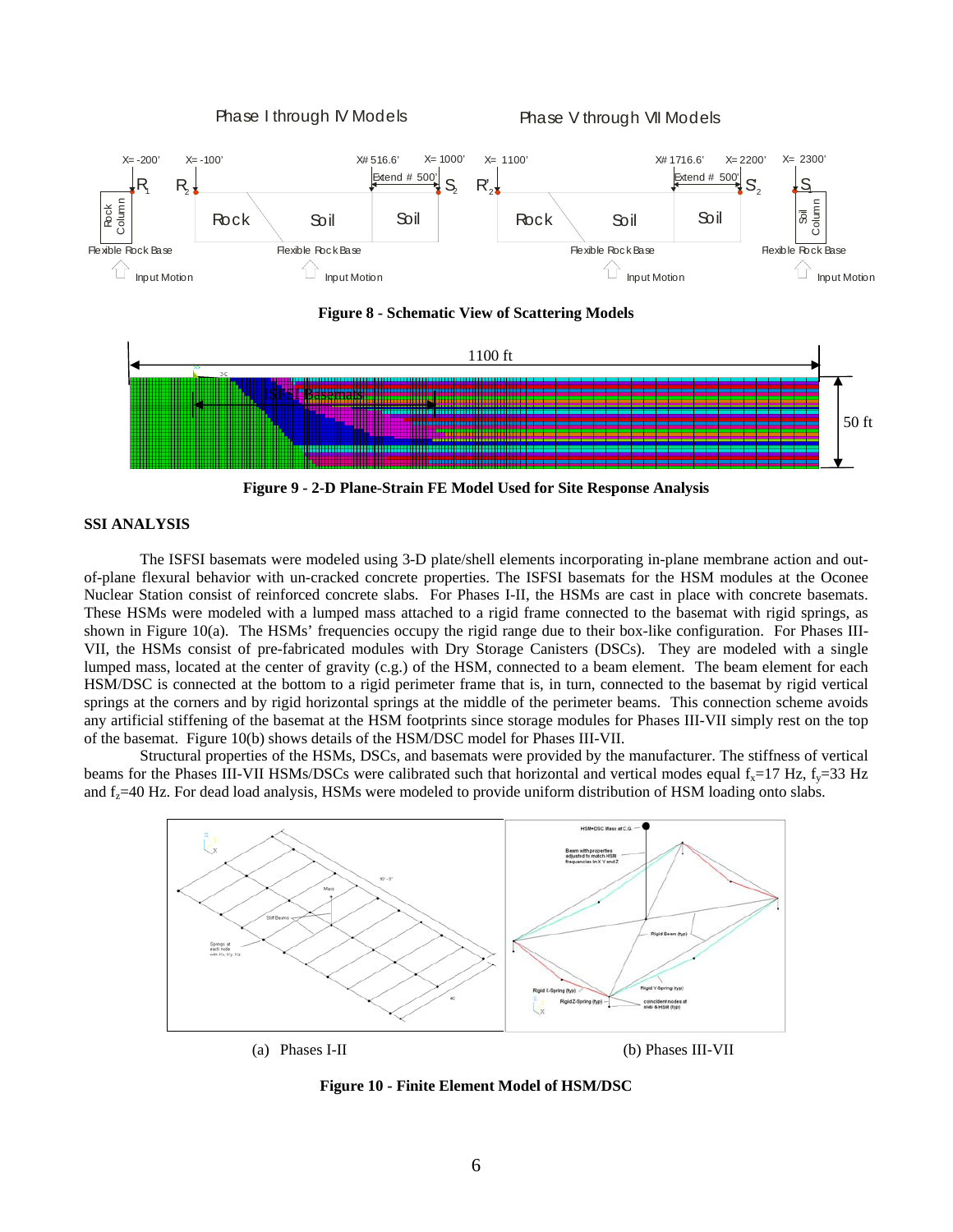Three-dimensional MTR/**SASSI** FE models of the ISFSI facility were developed for seismic SSI analysis using the basemat and HSM properties described above. Corresponding SSI models were also developed for dead load analysis. The analysis cases are described below.

Model A: This model incorporates fully loaded basemats for existing Phases I-V (Load Case A).

- Model B: This model incorporates fully loaded basemats for existing Phases I-V plus proposed Phase VI. A total of 5 DSC load cases (B1-B5) for Phase VI were considered. For these loading configurations, the fully loaded Phase VI basemat and its HSMs were assumed to be in place.
- Model C: This model incorporates fully loaded basemats for existing Phases I-V plus fully loaded basemats for Phase VI and future Phase VII. A total of 5 DSC load cases (C1-C5) for Phase VII were considered. Again, for these loading configurations the fully loaded Phase VII basemat and its HSMs were assumed to be in place.

The SSI FE model for Models B and C are shown in Figure 11.



(a) Phases I-VI Basemats (b) Phases I-VII Basemats

**Figure 11 - 3-D** MTR/**SASSI SSI Model of ISFSI** 

## **ANALYSIS RESULTS**

A total of 99 seismic SSI analyses (11 load cases x 3 soil cases x 3 input motions) were performed. Input motions were applied in the global x-, y- and z-directions, corresponding to the long axis of basemats (N-S), short axis of basemats (E-W) and vertical direction, respectively. The input motions consisted of the scattered motions calculated above. In addition to seismic analyses, dead load and live load analyses were also performed. A total of 33 dead plus live load cases (11 structural load cases x 3 soil cases) were analyzed. Dead load analyses included the weight of basemat and end walls. Live load analyses included the weight of HSMs and DSCs. No additional live loads were applied since the basemat is fully occupied by HSMs. The analyses provide the static stresses and forces of the basemats.

Maximum accelerations at the c.g. of the HSMs/DSCs were computed for each of the basemats for all load cases (A, B1-B5 and C1-C5) and soil cases (LR, UR and BE). The co-directional maximum accelerations calculated from input in the x-, y-, and z-directions were combined using the Square Root of the Sum of the Squares (SRSS) rule. The maximum acceleration responses enveloped for all three soil cases for Load Cases A, B1-B5 and C1-C5 are shown in Table 2.

| Slab      | Load Case A |        |        | Load Cases B1-B5 |        |        | Load Cases C1-C5 |        |        |
|-----------|-------------|--------|--------|------------------|--------|--------|------------------|--------|--------|
|           | X-Acc.      | Y-Acc. | Z-Acc. | $X$ -Acc.        | Y-Acc. | Z-Acc. | X-Acc.           | Y-Acc. | Z-Acc. |
| Phase I   | 0.103       | 0.103  | 0.102  | 0.103            | 0.103  | 0.102  | 0.103            | 0.103  | 0.102  |
| Phase II  | 0.118       | 0.132  | 0.108  | 0.118            | 0.132  | 0.108  | 0.118            | 0.132  | 0.108  |
| Phase III | 0.228       | 0.248  | 0.136  | 0.289            | 0.261  | 0.144  | 0.237            | 0.255  | 0.143  |
| Phase IV  | 0.280       | 0.276  | 0.143  | 0.289            | 0.284  | 0.144  | 0.302            | 0.296  | 0.144  |
| Phase V   | 0.180       | 0.214  | 0.149  | 0.167            | 0.151  | 0.114  | 0.167            | 0.151  | 0.114  |
| Phase VI  |             |        |        | 0.238            | 0.256  | 0.162  | 0.229            | 0.247  | 0.143  |
| Phase VII |             |        |        |                  |        |        | 0.217            | 0.201  | 0.143  |

| Table 2 - Maximum Acceleration Responses Enveloped for All Soil Cases |  |  |  |  |  |  |  |
|-----------------------------------------------------------------------|--|--|--|--|--|--|--|
|-----------------------------------------------------------------------|--|--|--|--|--|--|--|

Maximum forces and moments in each of the basemats were calculated for Load Cases A, B1-B5 and C1-C5 and soil cases LR, UR and BE. The results included the SRSS of maximum forces and moments per unit length of slab from the